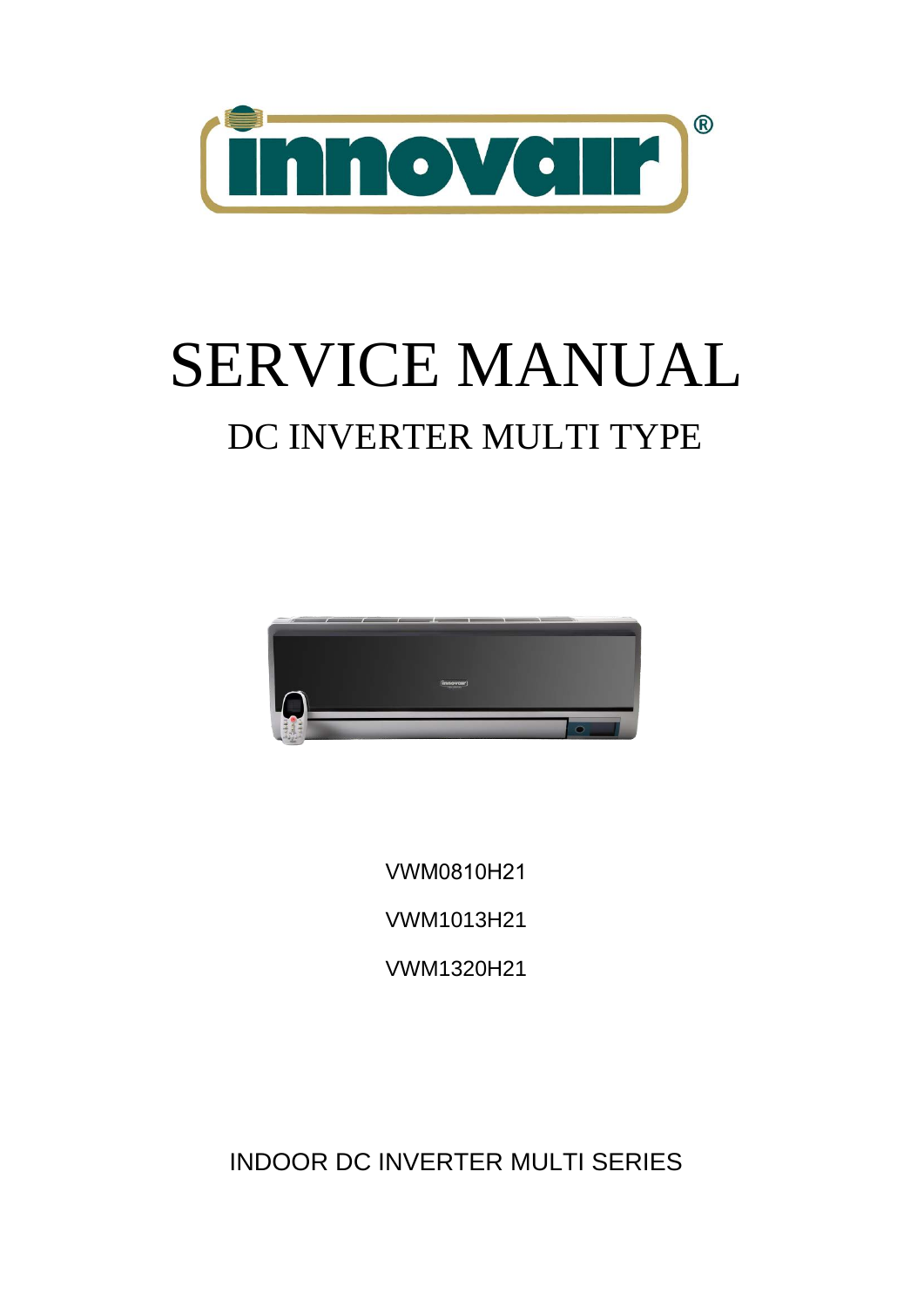# **CONTENTS**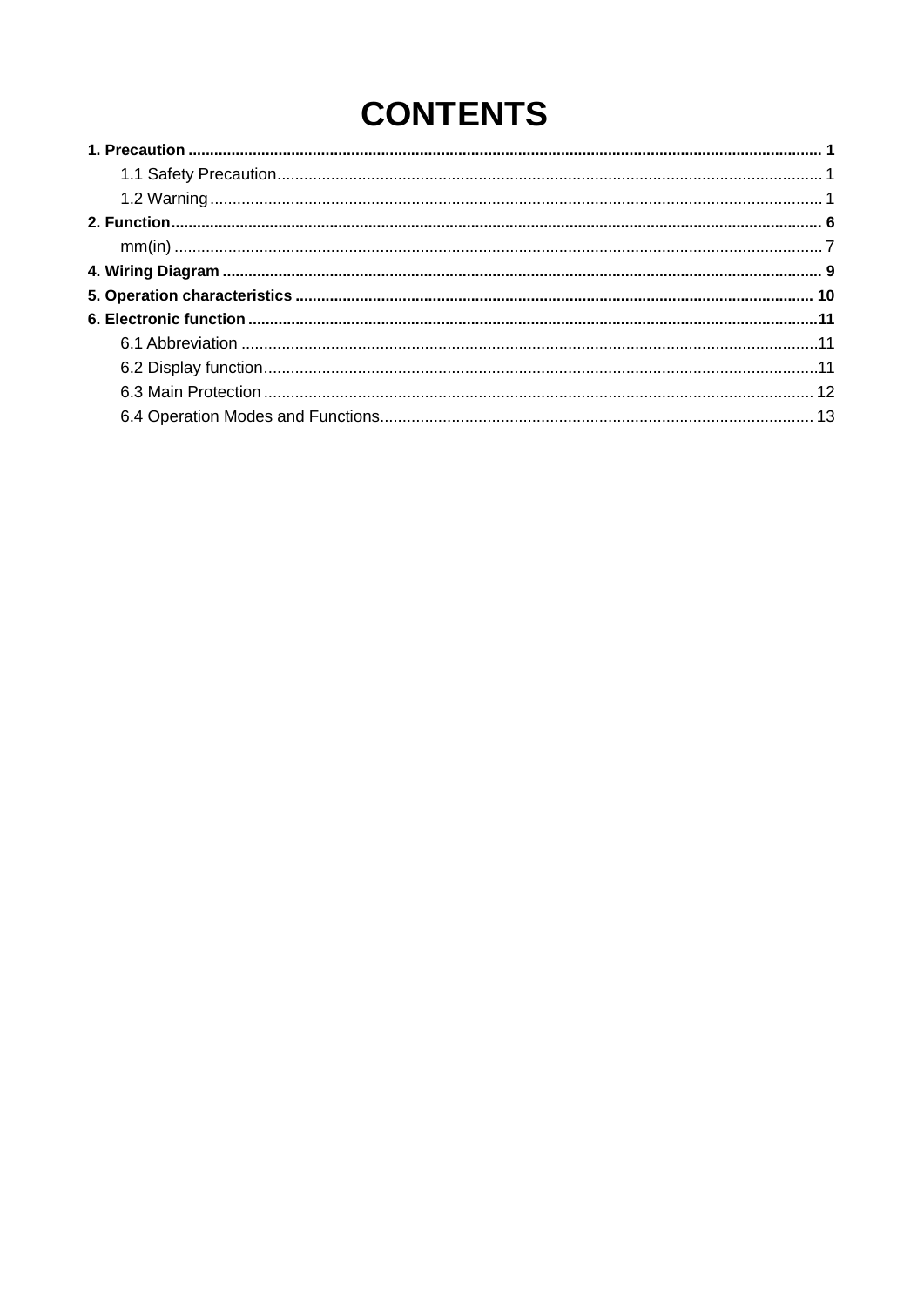# <span id="page-2-0"></span>**1. Precaution**

#### <span id="page-2-1"></span>**1.1 Safety Precaution**

■ To prevent injury to the user or other people and property damage, the following

**instructions must be followed.**

- Incorrect operation due to ignoring instruction will cause harm or damage.
- Before service unit, be sure to read this service manual at first.

### <span id="page-2-2"></span>**1.2 Warning**

#### **Installation**

■ Do not use a defective or underrated circuit breaker. Use this appliance on a dedicated

#### **circuit.**

There is risk of fire or electric shock.

**For electrical work, contact the dealer, seller, a qualified electrician, or an authorized** 

#### **service center.**

Do not disassemble or repair the product, there is risk of fire or electric shock.

#### **Always ground the product.**

There is risk of fire or electric shock.

#### **Install the panel and the cover of control box securely.**

There is risk of fire of electric shock.

**Always install a dedicated circuit and breaker.**

Improper wiring or installation may cause fore or electric shock.

#### **Use the correctly rated breaker of fuse.**

There is risk of fire or electric shock.

#### ■ Do not modify or extend the power cable.

There is risk of fire or electric shock.

■ Do not install, remove, or reinstall the unit by yourself(customer).

There is risk of fire, electric shock, explosion, or injury.

#### ■ Be caution when unpacking and installing the product.

Sharp edges could cause injury, be especially careful of the case edges and the fins on the condenser and evaporator.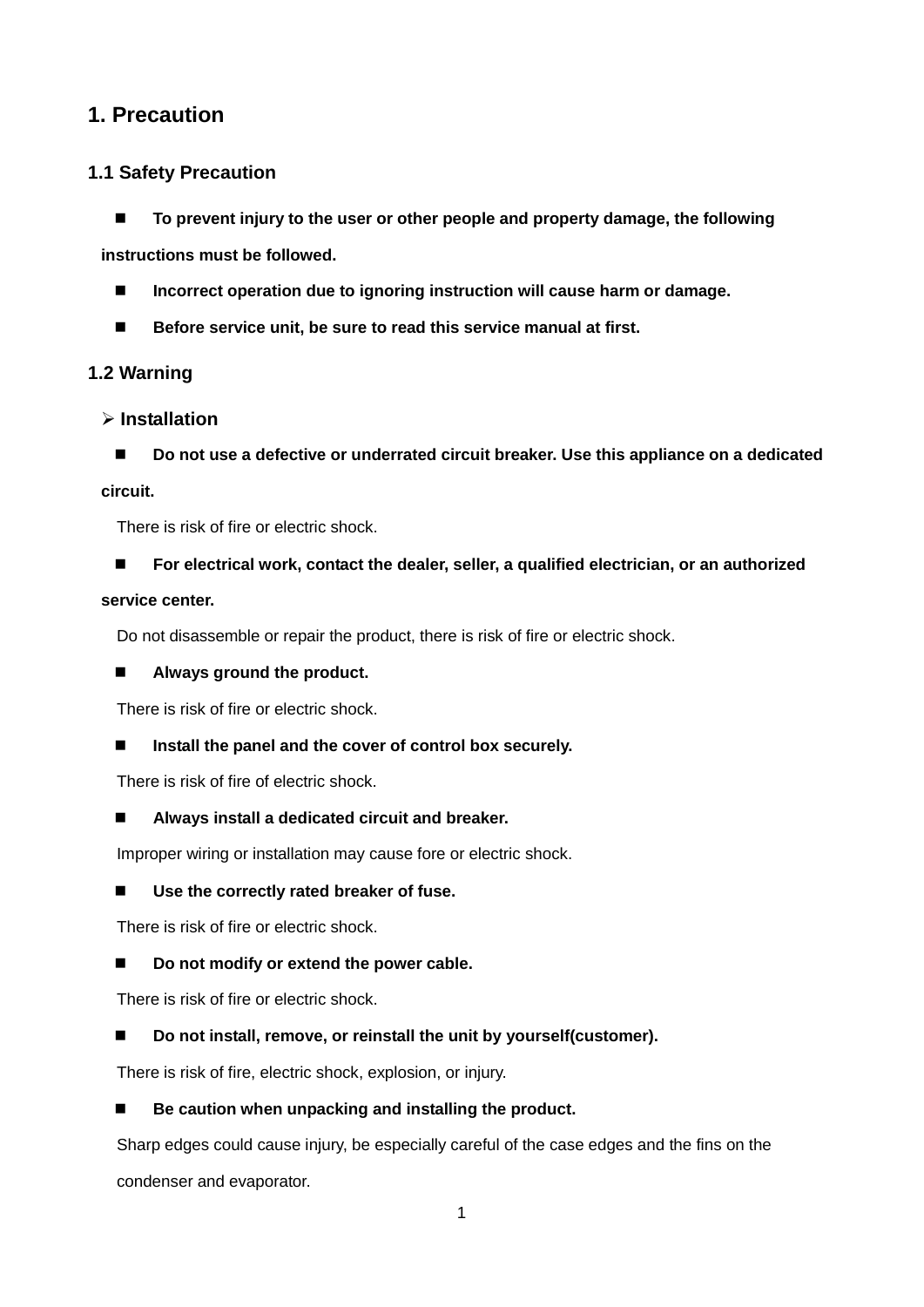#### **For installation, always contact the dealer or an Authorized service center.**

There is risk of fire, electric shock, explosion, or injury.

#### ■ Do not install the product on a defective installation stand.

It may cause injury, accident, or damage to the product.

#### ■ Be sure the installation area does not deteriorate with age.

If the base collapses, the air conditioner could fall with it, causing property damage, product failure, and personal injury.

#### ■ Do not let the air conditioner run for a long time when the humidity is very high and a

#### **door or a window is left open.**

Moisture may condense and wet or damage furniture.

■ Take care to ensure that power cable could not be pulled out or damaged during

#### **operation.**

There is risk of fire or electric shock.

#### ■ Do not place anything on the power cable.

There is risk of fire or electric shock.

#### ■ Do not plug or unplug the power supply plug during operation.

There is risk of fire or electric shock.

#### ■ Do not touch (operation) the product with wet hands.

There is risk of fire or electric shock.

#### ■ Do not place a heater or other appliance near the power cable.

There is risk of fire and electric shock.

#### ■ Do not allow water to run into electric parts.

It may cause fire, failure of the product, or electric shock.

#### ■ Do not store or use flammable gas or combustible near the product.

There is risk of fire or failure of product.

#### ■ Do not use the product in a tightly closed space for a long time.

Oxygen deficiency could occur.

#### ■ When flammable gas leaks, turn off the gas and open a window for ventilation before

#### **turn the product on.**

Do not use the telephone or turn switches on or off.

There is risk of explosion or fire.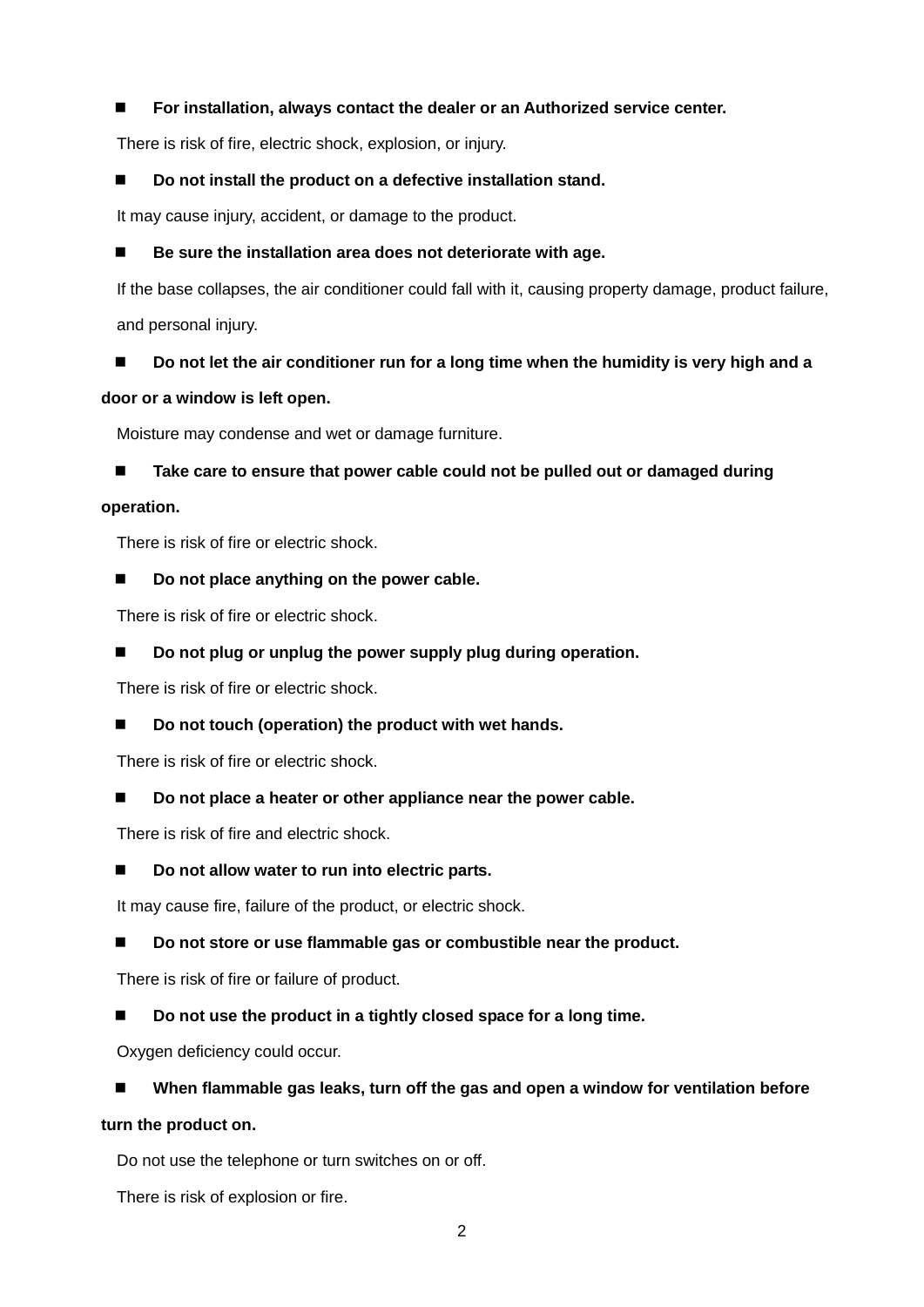#### **If strange sounds, or small or smoke comes from product. Turn the breaker off or**

#### **disconnect the power supply cable.**

There is risk of electric shock or fire.

#### ■ Stop operation and close the window in storm or hurricane. If possible, remove the

#### **product from the window before the hurricane arrives.**

There is risk of property damage, failure of product, or electric shock.

#### ■ Do not open the inlet grill of the product during operation. (Do not touch the electrostatic

#### **filter, if the unit is so equipped.)**

There is risk of physical injury, electric shock, or product failure.

#### ■ When the product is soaked (flooded or submerged), contact an Authorized service

#### **center.**

There is risk of fire or electric shock.

#### ■ Be caution that water could not enter the product.

There is risk of fire, electric shock, or product damage.

**Ventilate the product from time to time when operating it together with a stove, etc.**

There is risk of fire or electric shock.

■ Turn the main power off when cleaning or maintaining the product.

There is risk of electric shock.

■ When the product is not be used for a long time, disconnect the power supply plug or

#### **turn off the breaker.**

There is risk of product damage or failure, or unintended operation.

#### **Take care to ensure that nobody could step on or fall onto the outdoor unit.**

This could result in personal injury and product damage.

#### **CAUTION**

**Always check for gas (refrigerant) leakage after installation or repair of product.**

Low refrigerant levels may cause failure of product.

**Install the drain hose to ensure that water is drained away properly.**

A bad connection may cause water leakage.

■ Keep level even when installing the product.

It can avoid vibration of water leakage.

■ Do not install the product where the noise or hot air from the outdoor unit could damage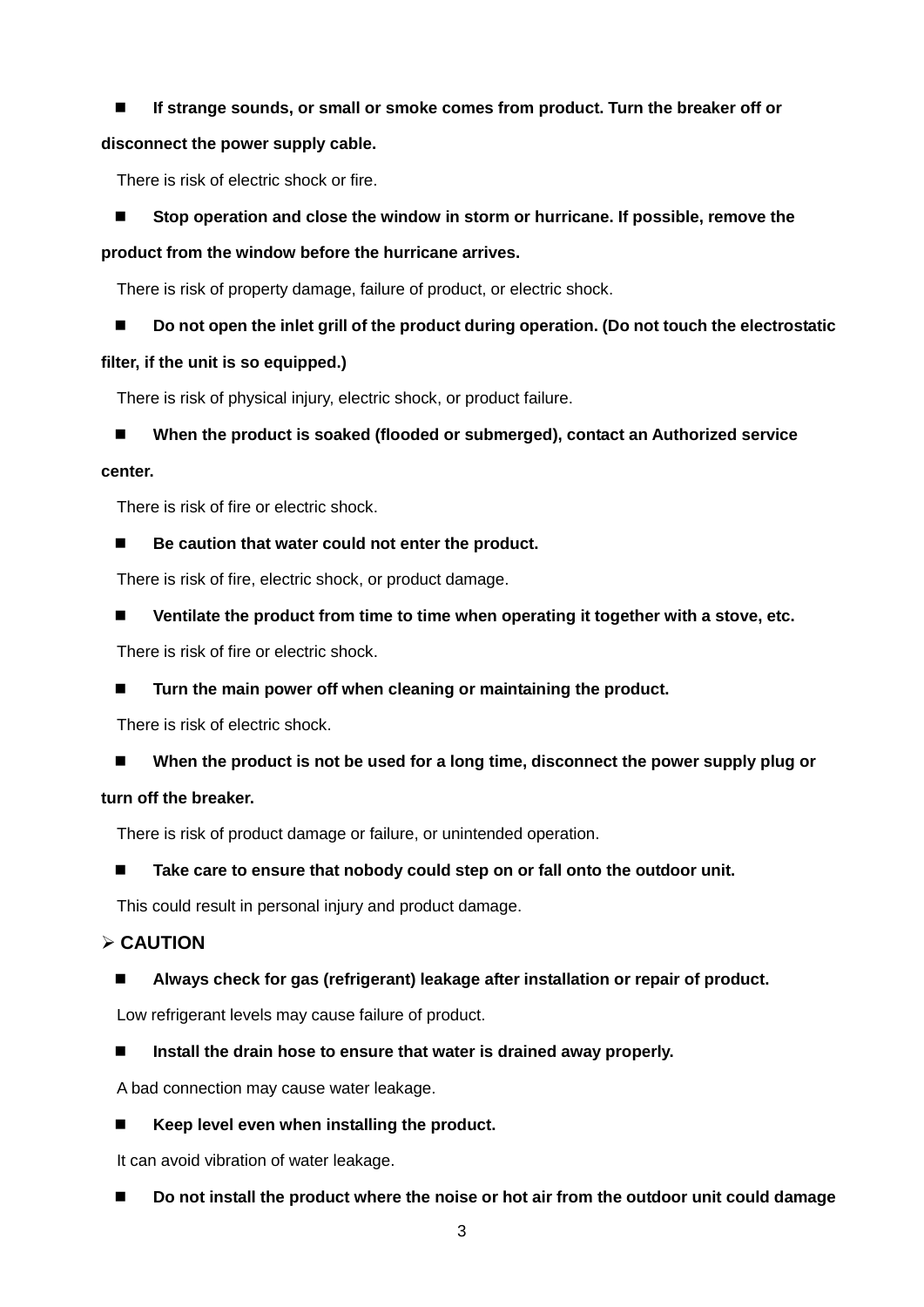#### **the neighborhoods.**

It may cause a problem for your neighbors.

#### ■ Use two or more people to lift and transport the product.

Avoid personal injury.

■ Do not install the product where it will be exposed to sea wind (salt spray) directly.

It may cause corrosion on the product. Corrosion, particularly on the condenser and evaporator fins, could cause product malfunction or inefficient operation.

#### **Operational**

■ Do not expose the skin directly to cool air for long periods of time. (Do not sit in the

#### **draft).**

This could harm to your health.

■ Do not use the product for special purposes, such as preserving foods, works of art, etc.

#### **It is a consumer air conditioner, not a precision refrigerant system.**

There is risk of damage or loss of property.

■ Do not block the inlet or outlet of air flow.

It may cause product failure.

■ Use a soft cloth to clean. Do not use harsh detergents, solvents, etc.

There is risk of fire, electric shock, or damage to the plastic parts of the product.

#### ■ Do not touch the metal parts of the product when removing the air filter. They are very

#### **sharp.**

There is risk of personal injury.

#### ■ Do not step on or put anything on the product. (outdoor units)

There is risk of personal injury and failure of product.

#### **Always insert the filter securely. Clean the filter every two weeks or more often if**

#### **necessary.**

A dirty filter reduces the efficiency of the air conditioner and could cause product malfunction or damage.

#### ■ Do not insert hands or other object through air inlet or outlet while the product is

#### **operated.**

There are sharp and moving parts that could cause personal injury.

■ Do not drink the water drained from the product.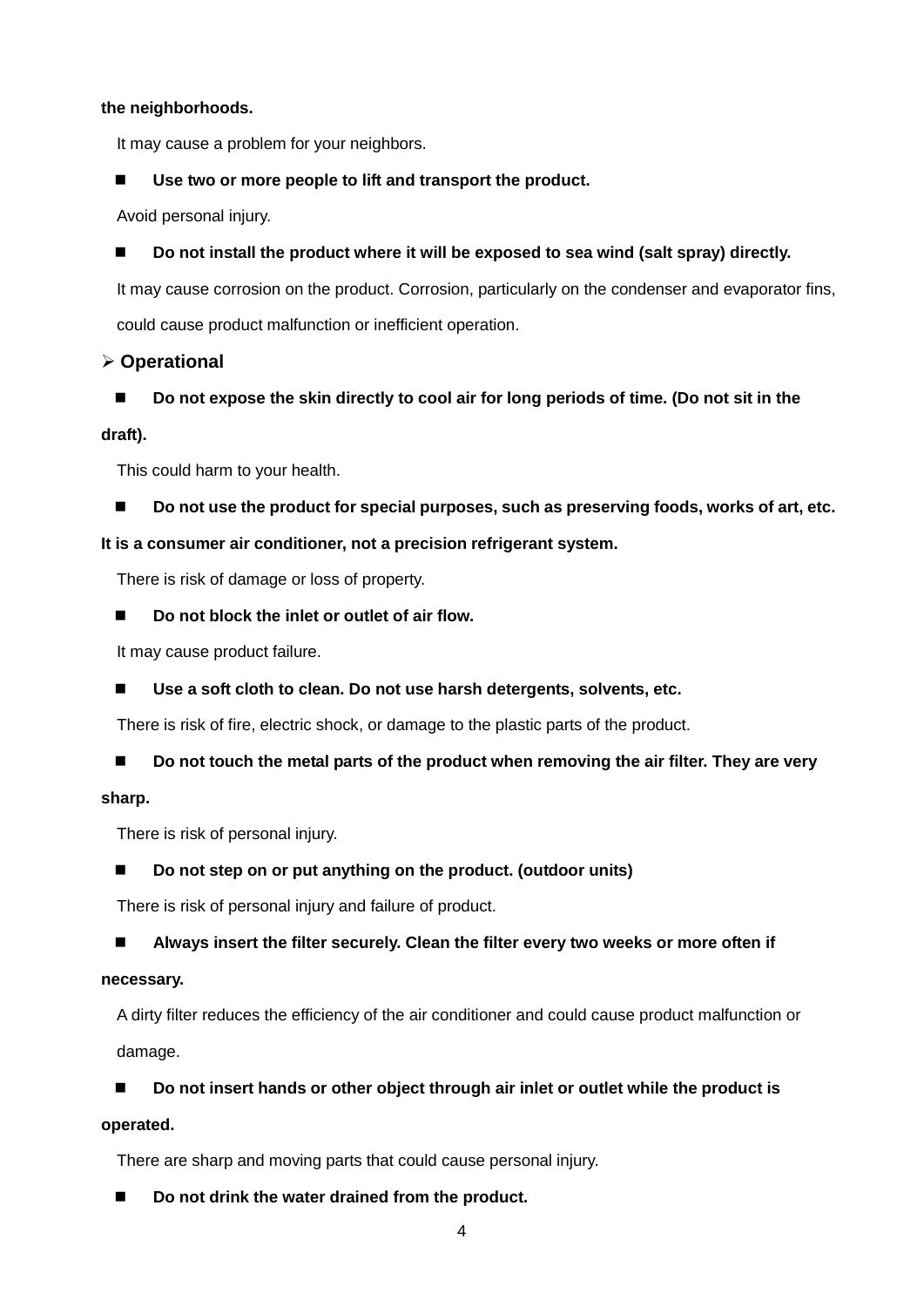It is not sanitary could cause serious health issues.

**Use a firm stool or ladder when cleaning or maintaining the product.**

Be careful and avoid personal injury.

■ Replace the all batteries in the remote control with new ones of the same type. Do not

**mix old and mew batteries or different types of batteries.**

There is risk of fire or explosion.

■ Do not recharge or disassemble the batteries. Do not dispose of batteries in a fire.

They may burn of explode.

■ If the liquid from the batteries gets onto your skin or clothes, wash it well with clean

#### **water. Do not use the remote of the batteries have leaked.**

The chemical in batteries could cause burns or other health hazards

The designs, and information in this book are subject to change without notice for product improvement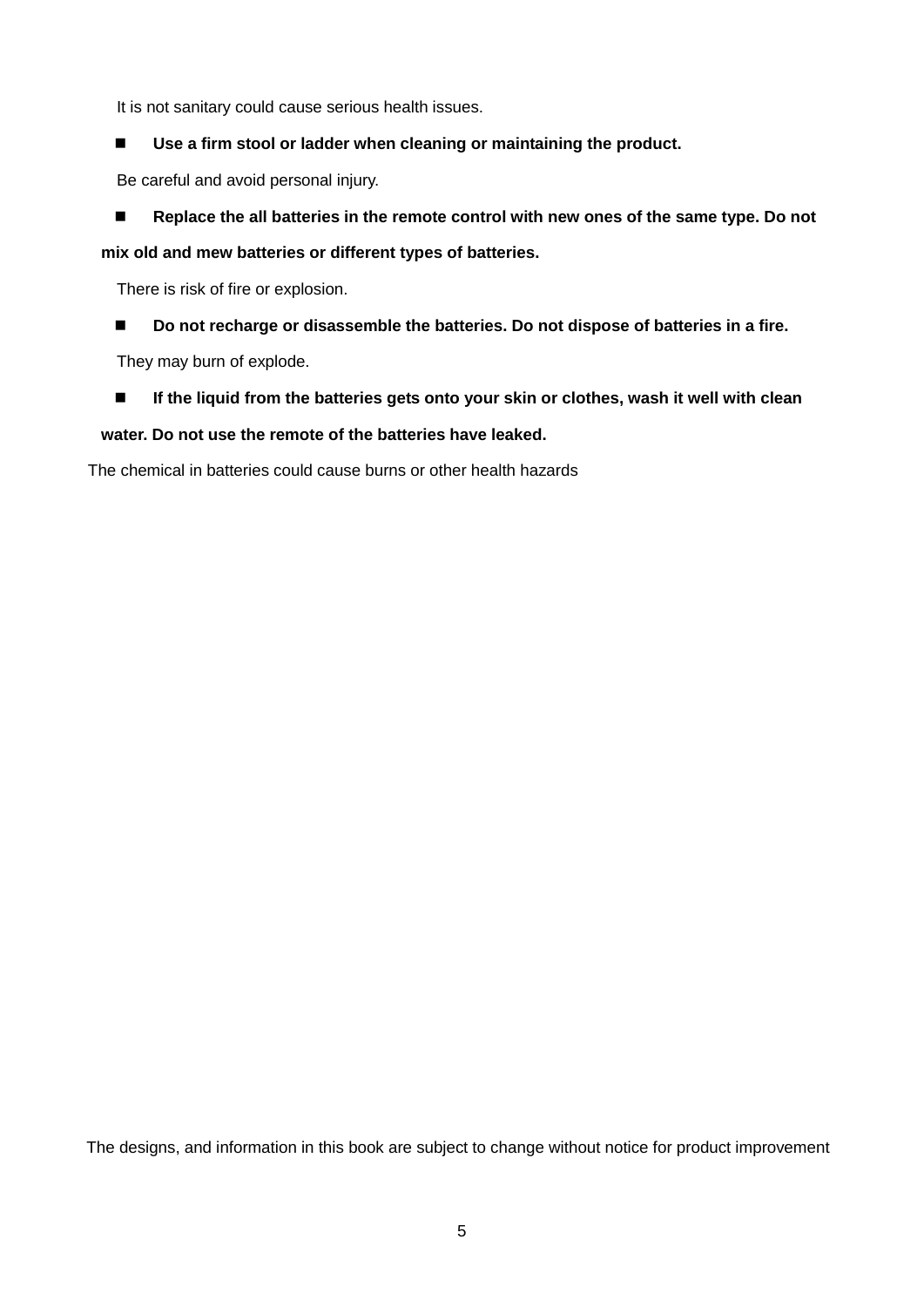# <span id="page-7-0"></span>**2. Function**

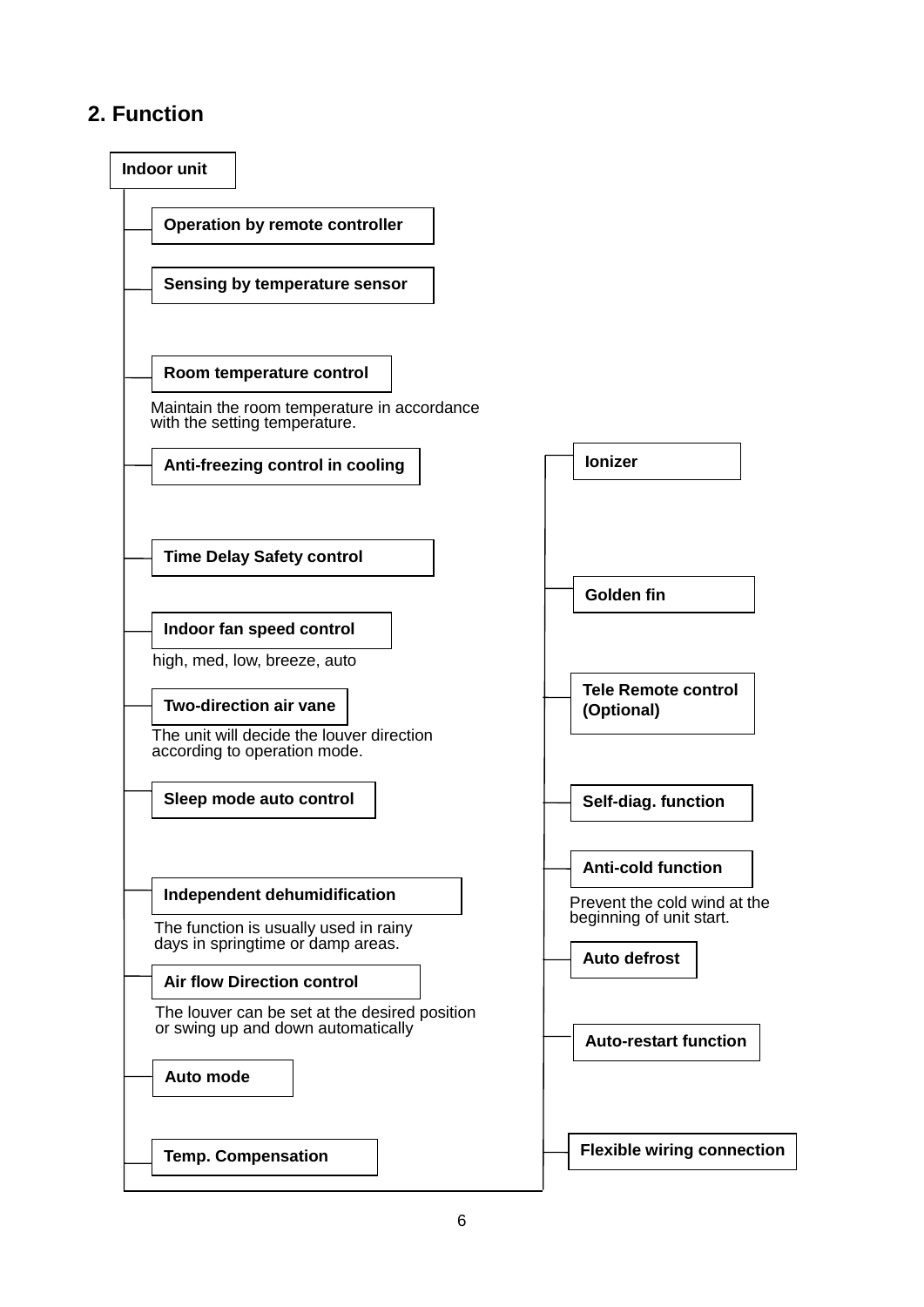## **3. Dimension**

Dimension of indoor unit



<span id="page-8-0"></span>

| Dimension<br>mm(in)<br>Model | W         | н         |          |
|------------------------------|-----------|-----------|----------|
| VWM1013H21                   | 845(33.3) | 286(11.3) | 165(6.5) |
| VWM1320H21                   | 995(39.2) | 295(11.6) | 194(7.6) |

Position of installation board



| Model      | R(mm(in)) | L(mm(in)) |         | $H(mm(in))$ Dimension of installation hole(mm) |  |
|------------|-----------|-----------|---------|------------------------------------------------|--|
| VWM1013H21 | 186(7.3)  | 150(5.9)  | 45(1.8) | $\Phi$ 65                                      |  |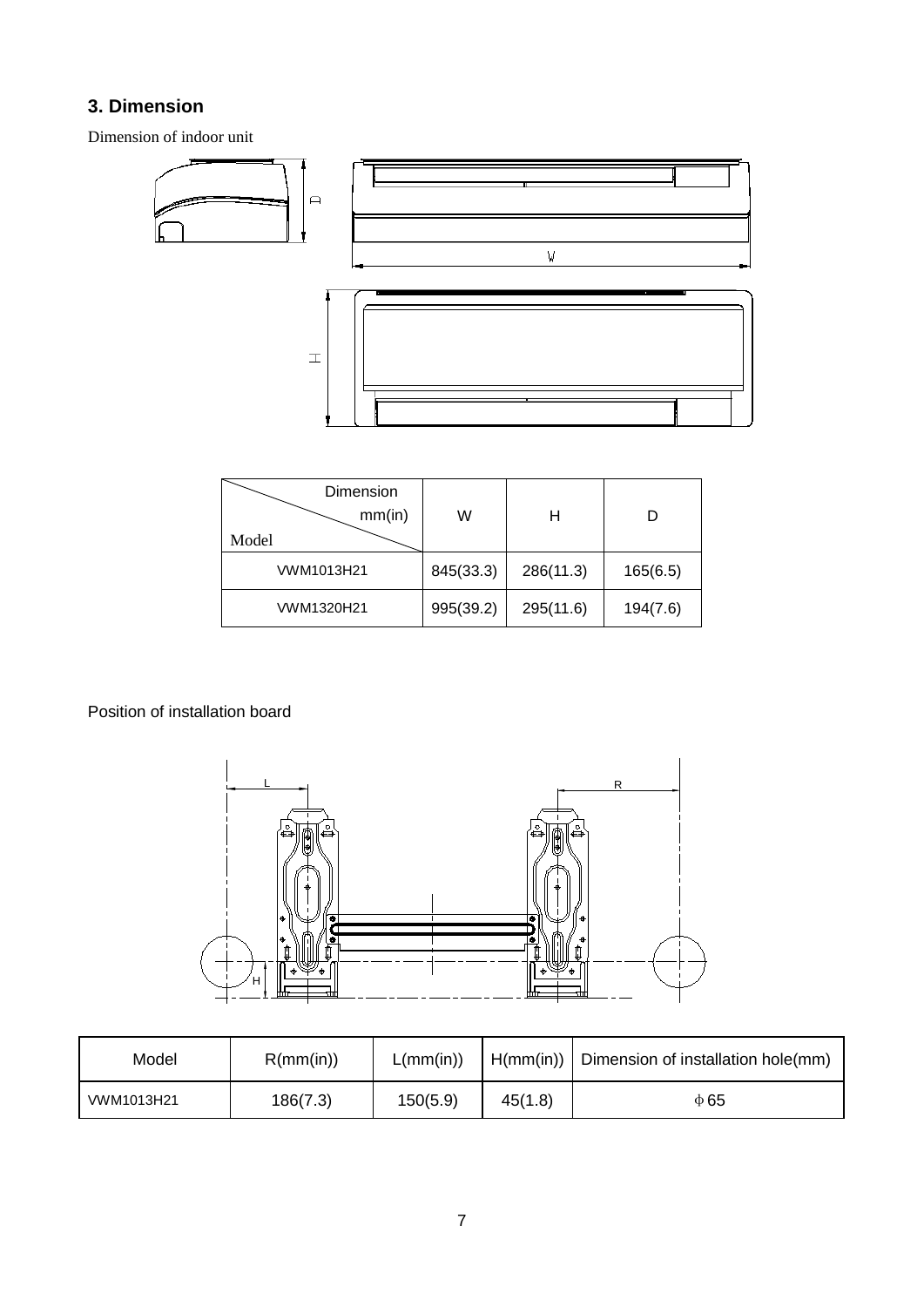

| Model      | R(mm(in)) | L(mm(in)) |         | $H(mm(in))$ Dimension of installation hole(mm) |
|------------|-----------|-----------|---------|------------------------------------------------|
| VWM1320H21 | 201(7.9)  | 150(5.9)  | 45(1.8) | φ65                                            |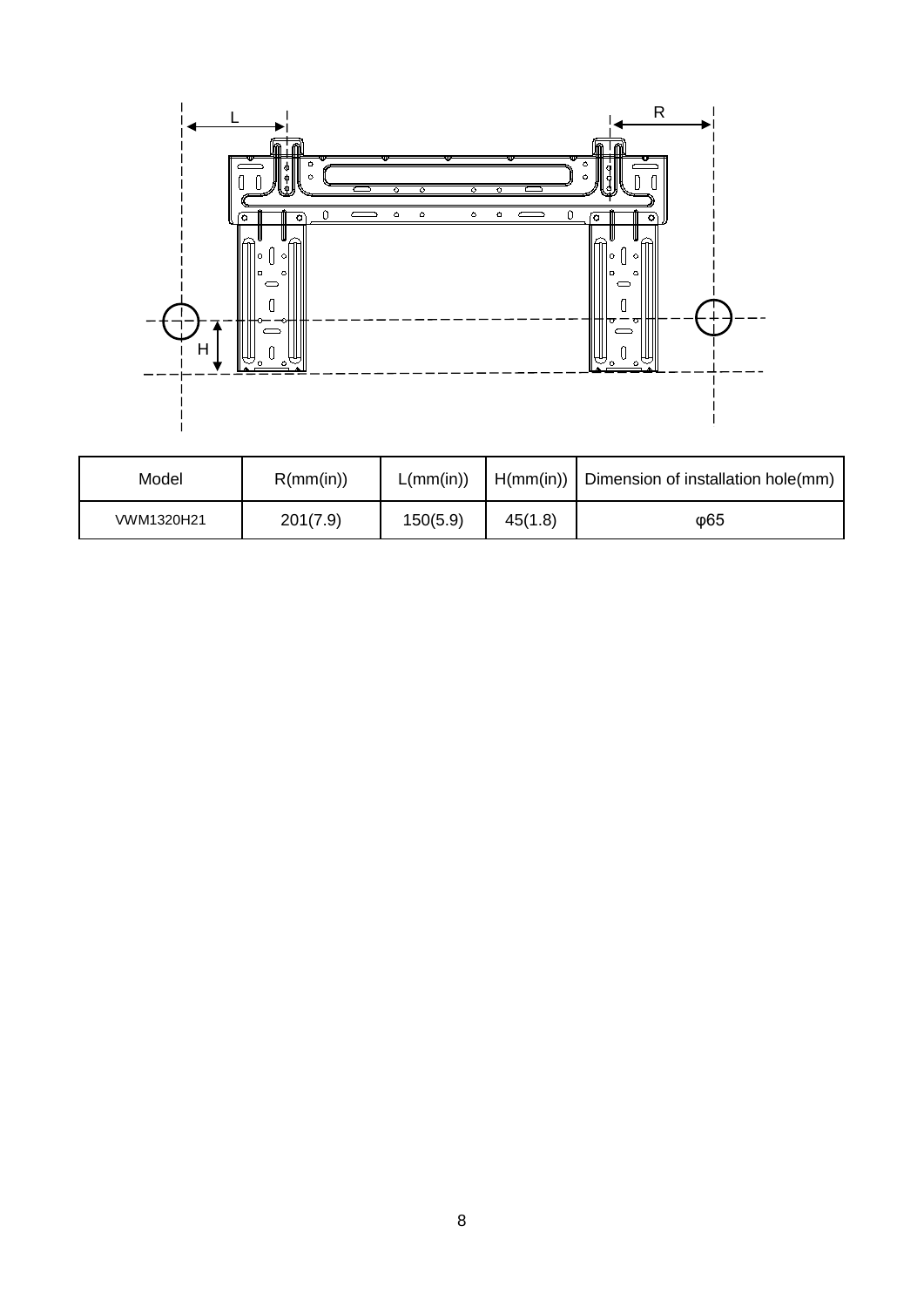# <span id="page-10-0"></span>**4. Wiring Diagram**

Indoor unit (12k/18k)

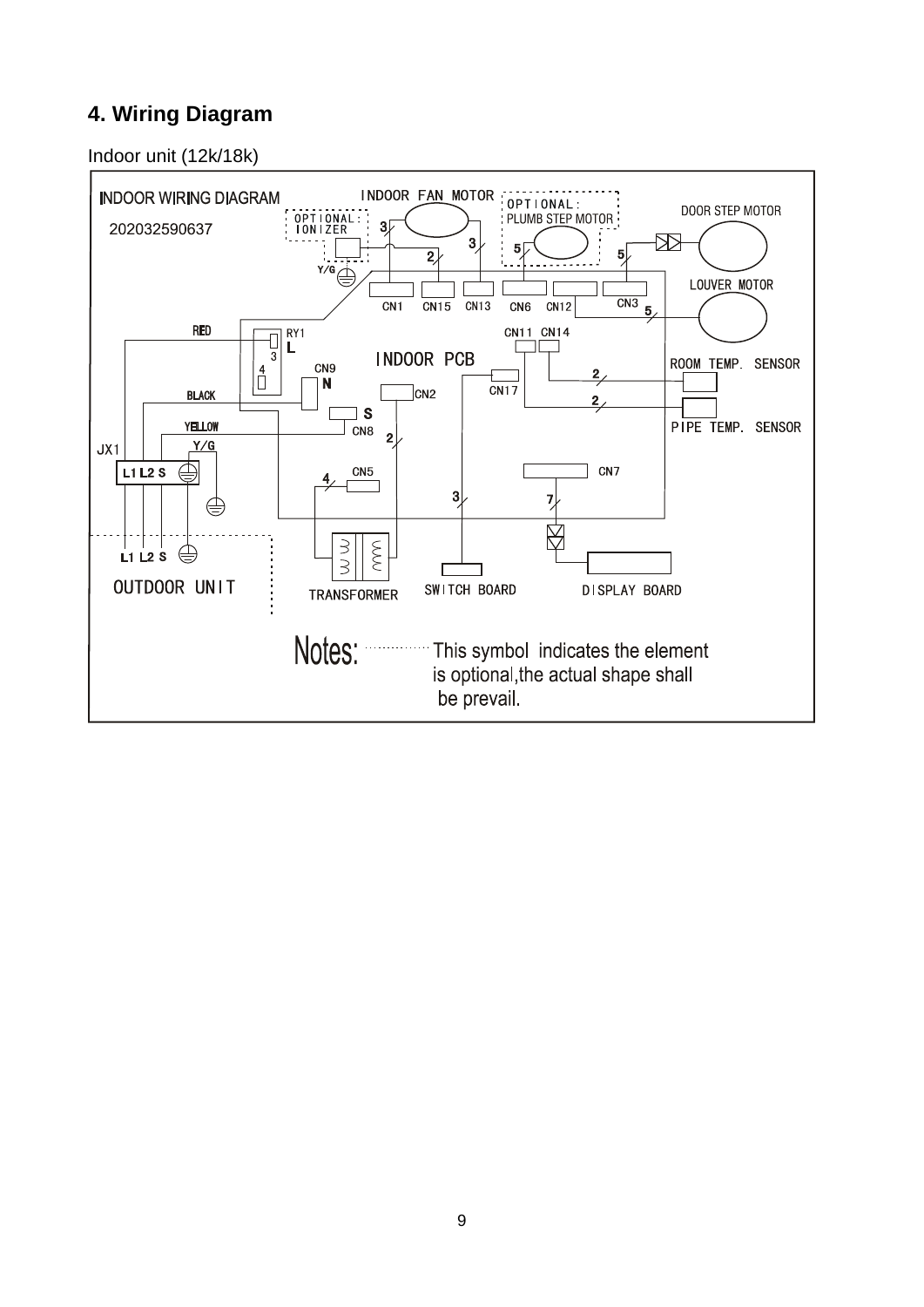# <span id="page-11-0"></span>**5. Operation characteristics**

| Temperature<br>Mode | Cooling operation                                                                                                                   | Heating operation                                           | Drying operation               |
|---------------------|-------------------------------------------------------------------------------------------------------------------------------------|-------------------------------------------------------------|--------------------------------|
| Room temperature    | ≥62 $\mathrm{F}$                                                                                                                    | ≤88°F                                                       | $≥62^{\circ}$ F                |
| Outdoor temperature | $32 \text{°F} \sim 122 \text{°F}$<br>$(5^{\circ}$ F ~122 $^{\circ}$ F: For<br>the models with low<br>temperature cooling<br>system) | $5\text{ }^{\circ}\text{F} \sim 76\text{ }^{\circ}\text{F}$ | $32\text{°F}$ ~122 $\text{°F}$ |

#### **CAUTION:**

1. If the air conditioner is used beyond the above conditions, certain safety protection features may come into operation and cause the unit to operate abnormally.

2. The room relative humidity should be less than 80%. If the air conditioner operates beyond this figure, the surface of the air conditioner may attract condensation. Please set the vertical air flow louver to its maximum angle (vertically to the floor), and set HIGH fan mode.

3. The optimum performance will be achieved during this operating temperature zone.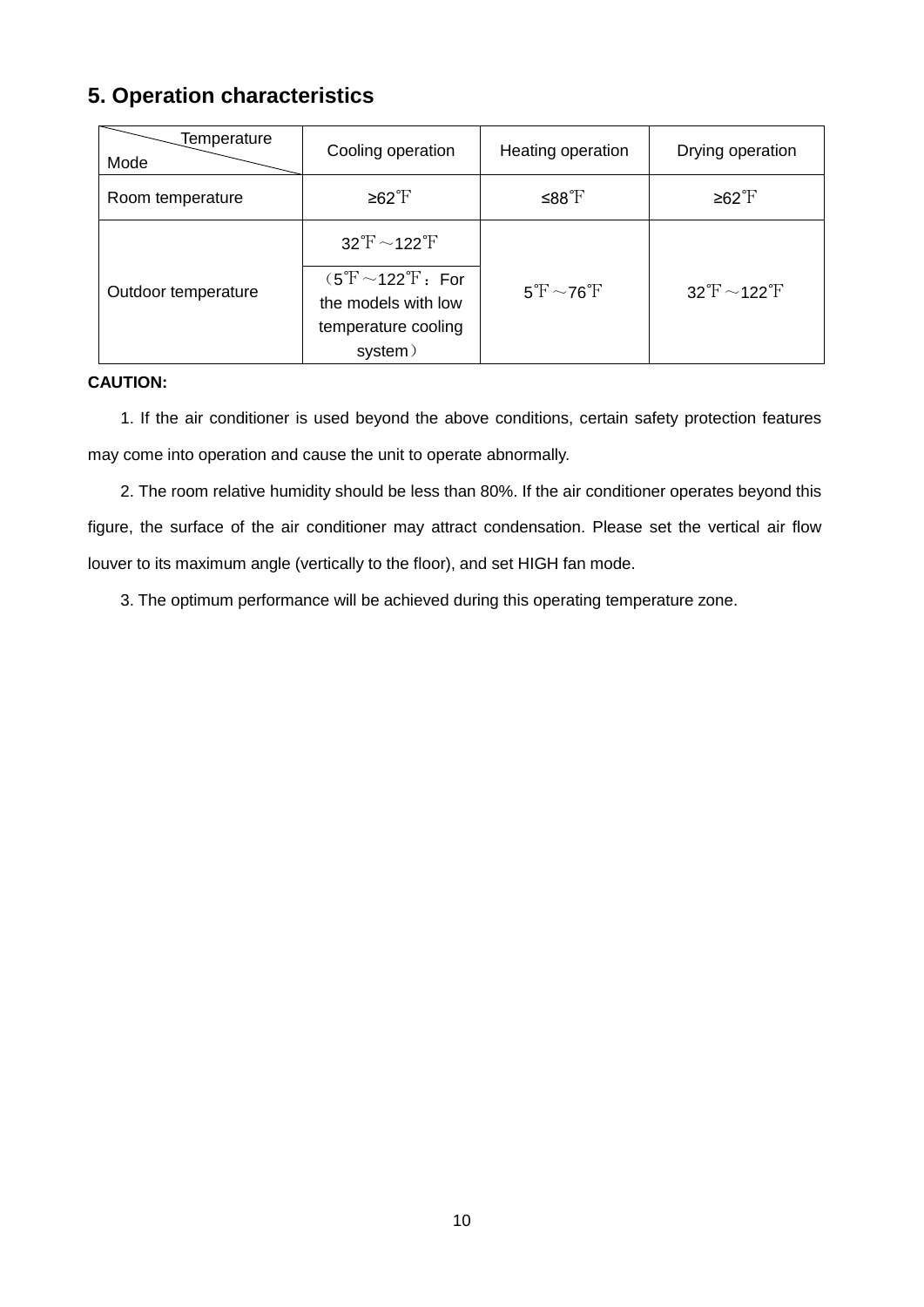# <span id="page-12-0"></span>**6. Electronic function**

#### <span id="page-12-1"></span>**6.1 Abbreviation**

- T1: Indoor room temperature
- T2: Coil temperature of indoor heat exchanger middle.
- T2B: Coil temperature of indoor heat exchanger outlet.
- T3: Coil temperature of outdoor heat exchanger
- T4: Outdoor ambient temperature
- T5: Compressor discharge temperature
- Ts: Setting temp.

#### <span id="page-12-2"></span>**6.2 Display function**

6.2.1 Icon explanation on indoor display board.



| <b>TIMER display</b>                                                      |
|---------------------------------------------------------------------------|
| Illuminated during Timer operation.                                       |
|                                                                           |
| <b>CLEAN AIR display(optional)</b>                                        |
| Illuminated when Ionizer is activated.                                    |
|                                                                           |
| <b>TURBO operation display</b>                                            |
| Illuminated when select TURBO function in cooling operation or in         |
| heating operation.                                                        |
| <b>DIGITAL DISPLAY</b>                                                    |
| Displayed the current setting temperature or malfunction code when the    |
| air conditioner is in operation. When SELF CLEAN feature is activated, it |
| displays. "SC"                                                            |
| <b>FAN SPEED display</b>                                                  |
| Displayed the selected fan speed: LOW(S), MED(SS) and                     |
| $HIGH(\mathscr{F}).$                                                      |
| <b>Operation Frequency display</b>                                        |
| This display is separated into five zones. The zones illuminate based on  |
| the compressor current frequency. For example, higher frequency will      |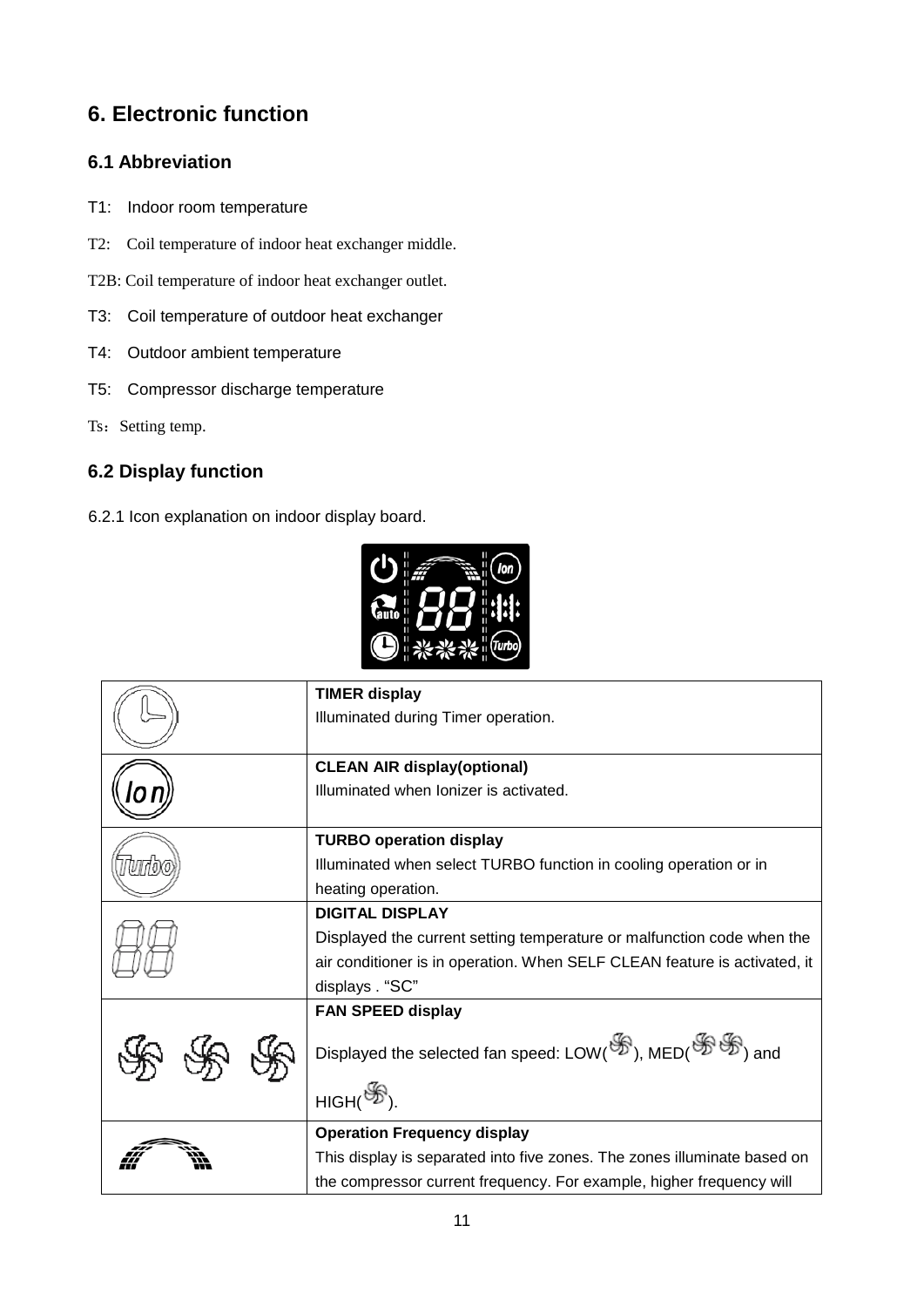#### <span id="page-13-0"></span>**6.3 Main Protection**

#### **6.3.1 Three Minutes Delay at restart for compressor.**

#### **6.3.2 Fan Speed is out of control.**

----When Indoor Fan Speed keeps too low or too high for certain time, the unit will stop and the LED will display the failure

#### **6.3.3 Indoor fan delayed open function**

----When the system starts up, the louver will be active immediately and the indoor fan will open 10s later.

----If the system runs in heating mode, the indoor fan will be also controlled by anti-cold wind function.

#### **6.3.4 Zero crossing detection error protection**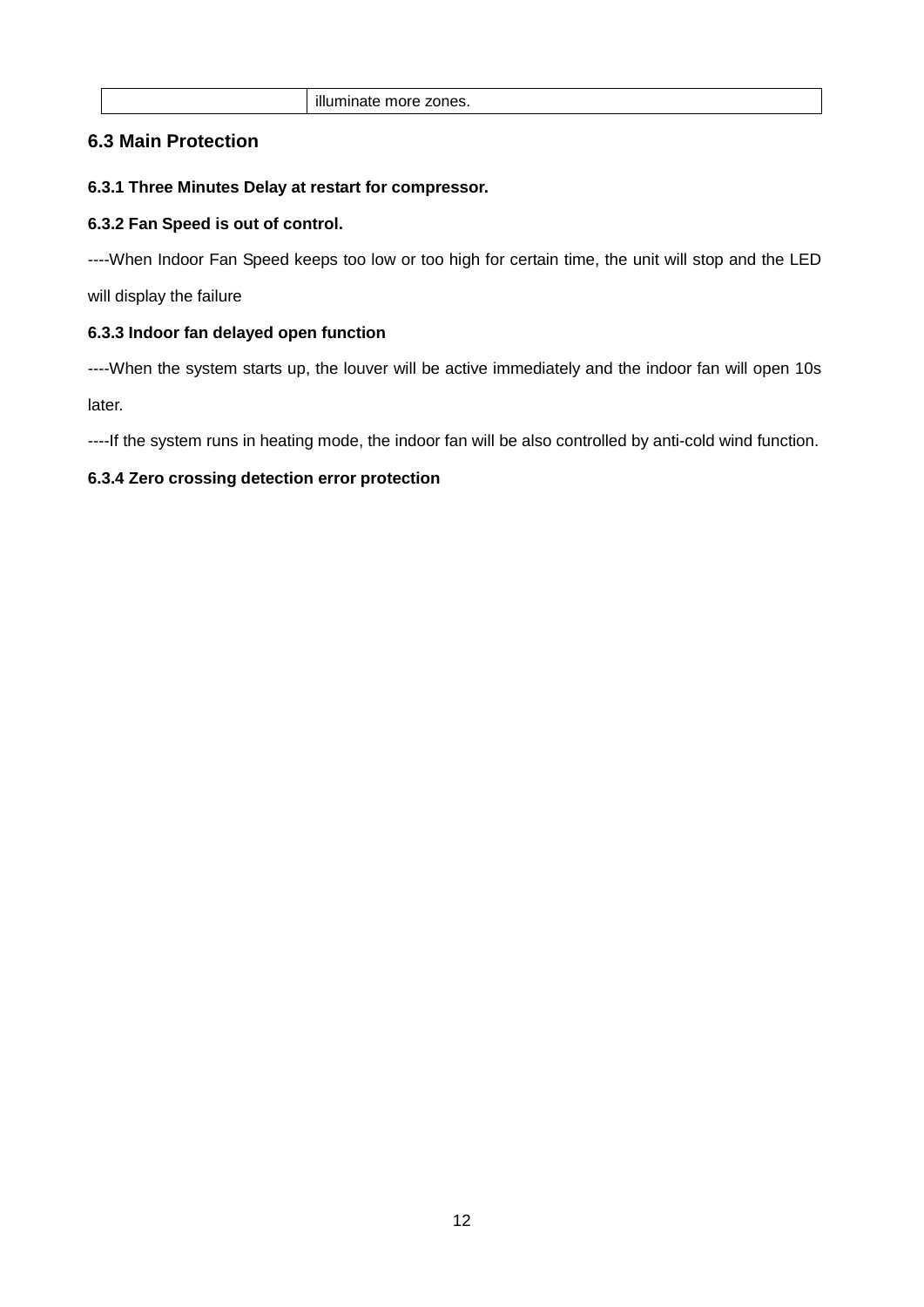#### <span id="page-14-0"></span>**6.4 Operation Modes and Functions**

#### **6.4.1 Fan mode.**

- (1) The outdoor fan and compressor stop.
- (2)Temperature setting function is disabled, and no setting temperature is displayed.
- (3) Indoor fan can be set to high/med/low/auto.
- (4) The louver operates the same as in cooling mode.
- (5) Auto fan:

The action of auto fan in fan-only mode is the same as auto fan in cooling mode with 24 <sup>°</sup>C setting temperature.



#### **6.4.2 Cooling Mode**

#### **6.4.2.1 Compressor running rules:**

The compressor will run at corresponding frequency according to the gross amendatory capacity

demand.

| <b>Frequency(Hz)</b>        | - 1<br>COOL | COOL |   | COOL<br>E44 | COOL<br>F12 |  |
|-----------------------------|-------------|------|---|-------------|-------------|--|
| Amendatory capacity demand. |             |      | . |             | ≧12         |  |

Meanwhile the maximum running frequency will be adjusted according to the outdoor ambient temp.



#### **6.4.2.2 Indoor fan running rules**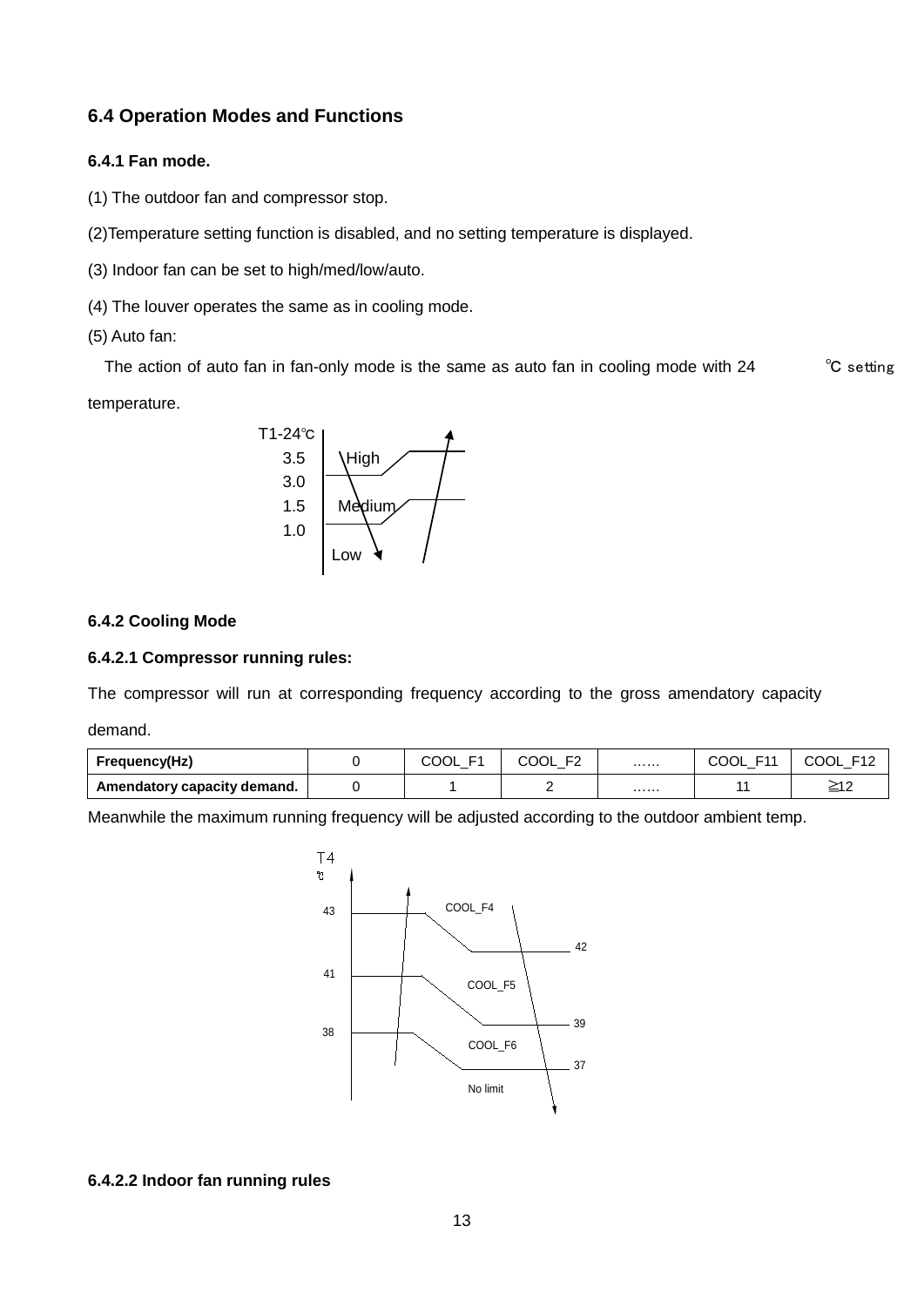In cooling mode, indoor fan runs all the time and the speed can be selected as high, medium, low and auto.

Auto fan in cooling mode acts as follow:



#### **6.4.2.3 Evaporator low temperature T2 protection.**

When T2<4  $\text{t}$  fo indoor has no capacity demand and resume till T2>8°C.

#### **6.4.2.4 Outdoor fan running rules:**

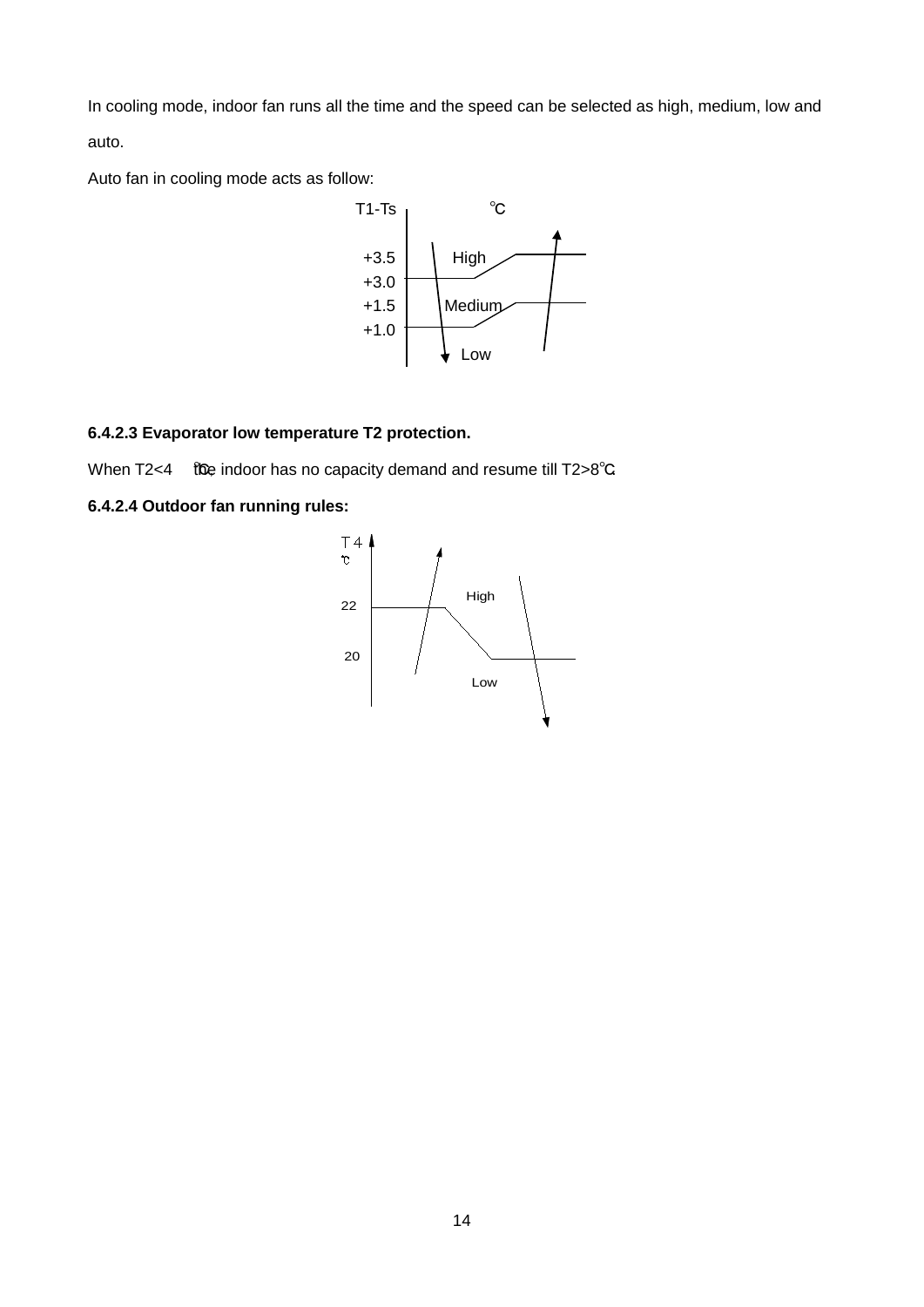#### **6.4.3 Heating Mode**

#### **6.4.3.1 Compressor running rules:**

The compressor will run at corresponding frequency according to the gross amendatory capacity

demand.

| <b>Frequency(Hz)</b>        | HEA | HEAT |   | HEA<br>ᆮ | 耳1つ<br>HEA.<br>. . |
|-----------------------------|-----|------|---|----------|--------------------|
| Amendatory capacity demand. |     |      | . |          | >⊿ ∩<br>⊾ت         |

#### **6.4.3.2 Indoor fan running rules:**

Indoor fan speed can be set as high, medium, low or auto fan and the anti-cold-wind function is preferential.

For 9k/12k



For 18k

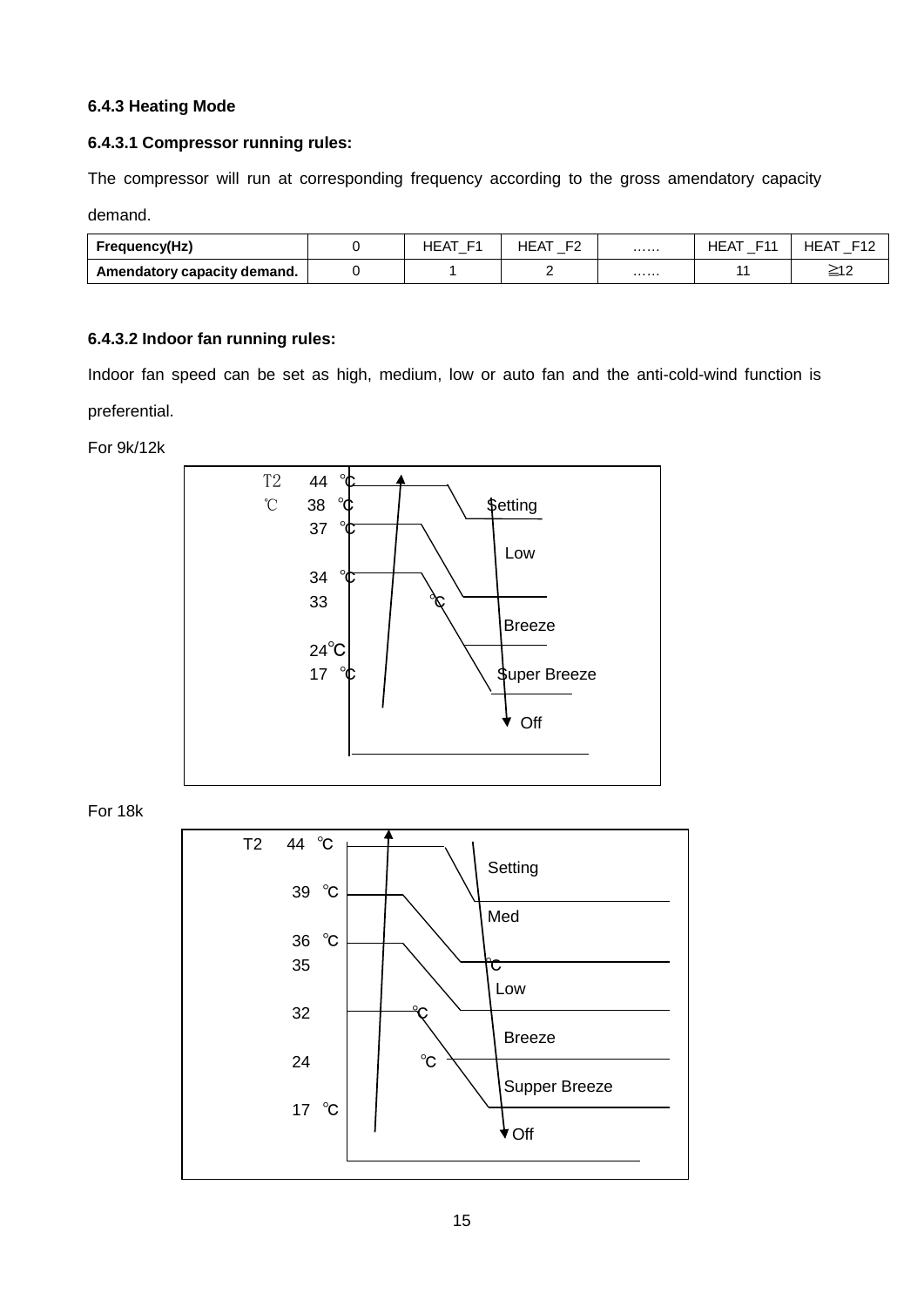Auto fan action in heating mode.



**6.4.3.3 Outdoor fan running rules:**



#### **6.4.3.3 High evaporator coil temp.T2 protection:**

If T2>63℃, the indoor unit has no capacity demand and resume till 48℃.

#### **6.4.3.4 Defrosting mode**:

#### **Condition of defrosting:**

T3≦TCDIN and lasts for 40 minutes. TCDIN=-2℃.

#### **Defrosting action**: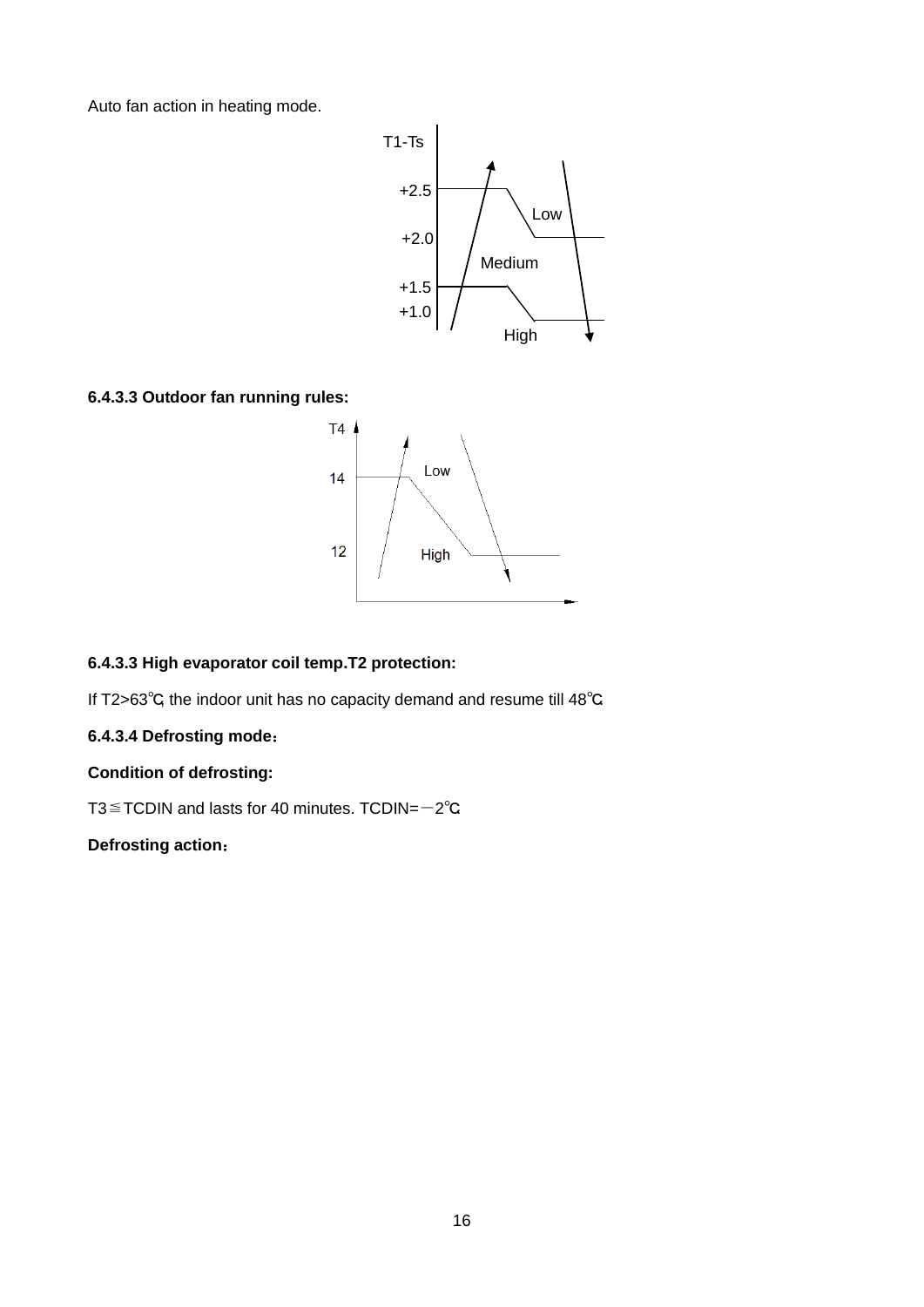

#### **Condition of ending defrosting:**

If any one of following items is satisfied, defrosting will stop and the machine will turn to normal heating

mode.

- ① T3 >TCDE; TCDE=15℃.
- ② The defrosting time achieves 10min.

#### **6.4.4 Auto-mode**

This mode can be chosen by remote controller and the setting temperature can be changed between

17~30 ℃.

In auto mode, the machine will choose cooling, heating or fan-only mode according to ΔT (ΔT =T1-Ts).

For 12k

| $\Delta T = T1-Ts$            | Running mode |
|-------------------------------|--------------|
| $\Delta T > 1$ °C             | Cooling      |
| $-1$ ≤ $\Delta T$ $\leq 1$ °C | Fan-only     |
| $\Delta T$ <-1 °C             | Heating      |

For 18k

| l ΔT=T1-Ts                         | Running mode |
|------------------------------------|--------------|
| $\Delta T > 1$ °C                  | Cooling      |
| $-1 < \Delta T$ $\leq 1 \degree C$ | Fan-only     |
| l ΔT≤-1 °C                         | Heating      |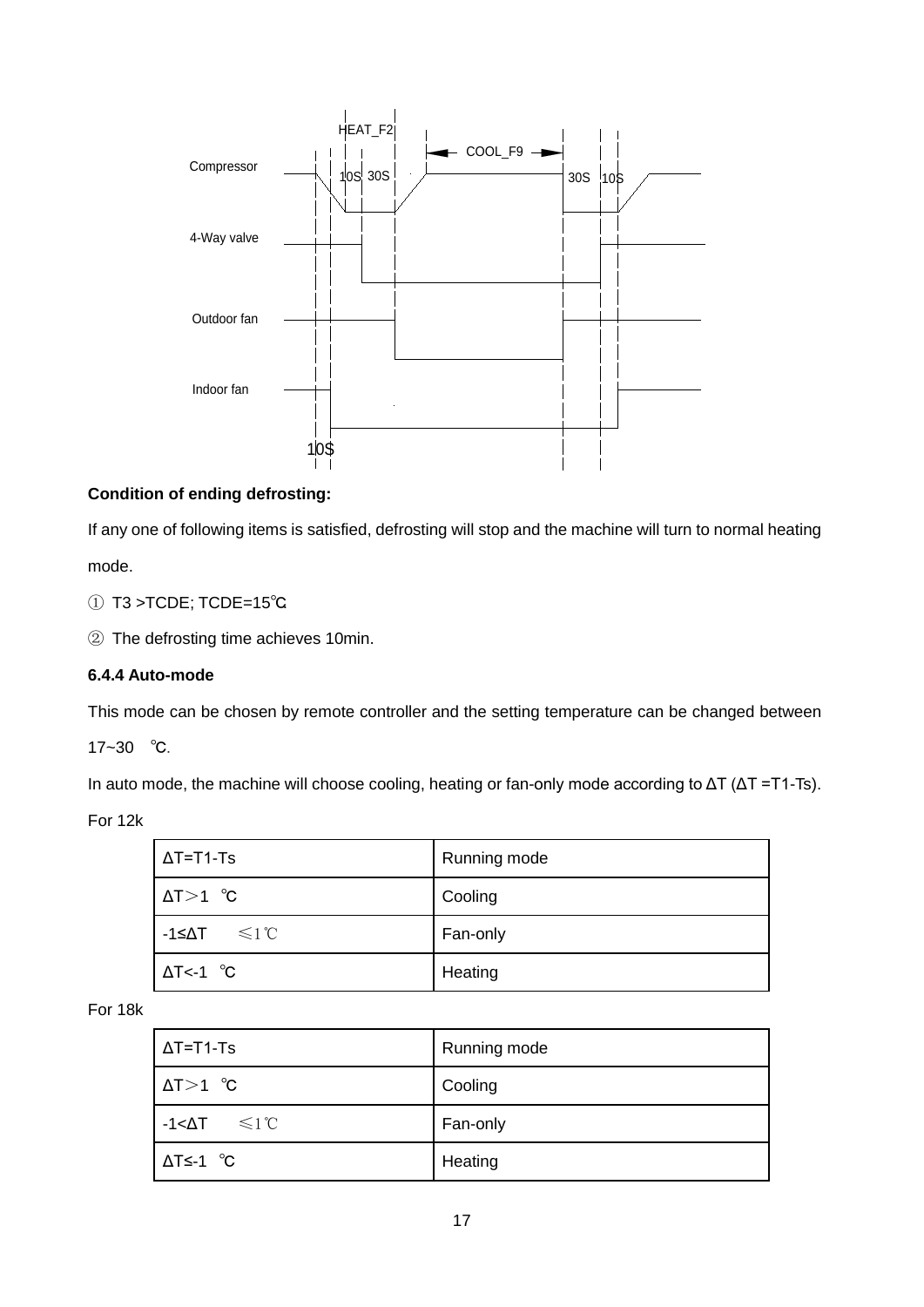Indoor fan will run at auto fan of the relevant mode.

The louver operate same as in relevant mode.

If the machine switches mode between heating and cooling, the compressor will keep stopping for 15

minutes and then rechoose mode according to T1-Ts.

If the setting temperature is modified, the machine will rechoose running function.

#### **6.4.5 Dehumidifier mode**

6.4.5.1 Indoor fan speed is fixed at breeze and can't be changed. The louver angle is the same as in cooling mode.

6.4.5.2 Overlow room temperature protection

In dehumidifier mode, if room temperature is lower than 10 *℃*the indoor fan will stop and not resume

until room temperature exceeds 12 ℃.

6.4.5.3 Evaporator anti-freezing protection is active

#### **6.4.6 Forced operation function**

6.4.6.1 Enter forced operation function:

Press the touch button continually, the AC will run as below sequence:



When the machine is off, pressing the touch button will carry the machine to forced auto mode, after

this, if pressing the button once again, the machine will turn into forced cooling mode.

In forced cooling mode, pressing touch button will turn off the machine.

6.4.6.2 In forced operation mode, all general protections and remote control are available.

6.4.6.3 Operation rules:

Forced cooling mode:

The indoor fan runs as breeze. After running for 30 minutes, AC will turn to auto mode with 24 <sup>°</sup>C setting temperature.

Forced auto mode:

The action of forced auto mode is the same as normal auto mode with  $24 \sim$ <sup>c</sup>C setting temperatu

6.4.6.4 When there's indoor unit running in forced cooling, it is the master forced cooling unit. Other

indoor units will run at forced cooling mode too and they will be the slave forced cooling unit. The slave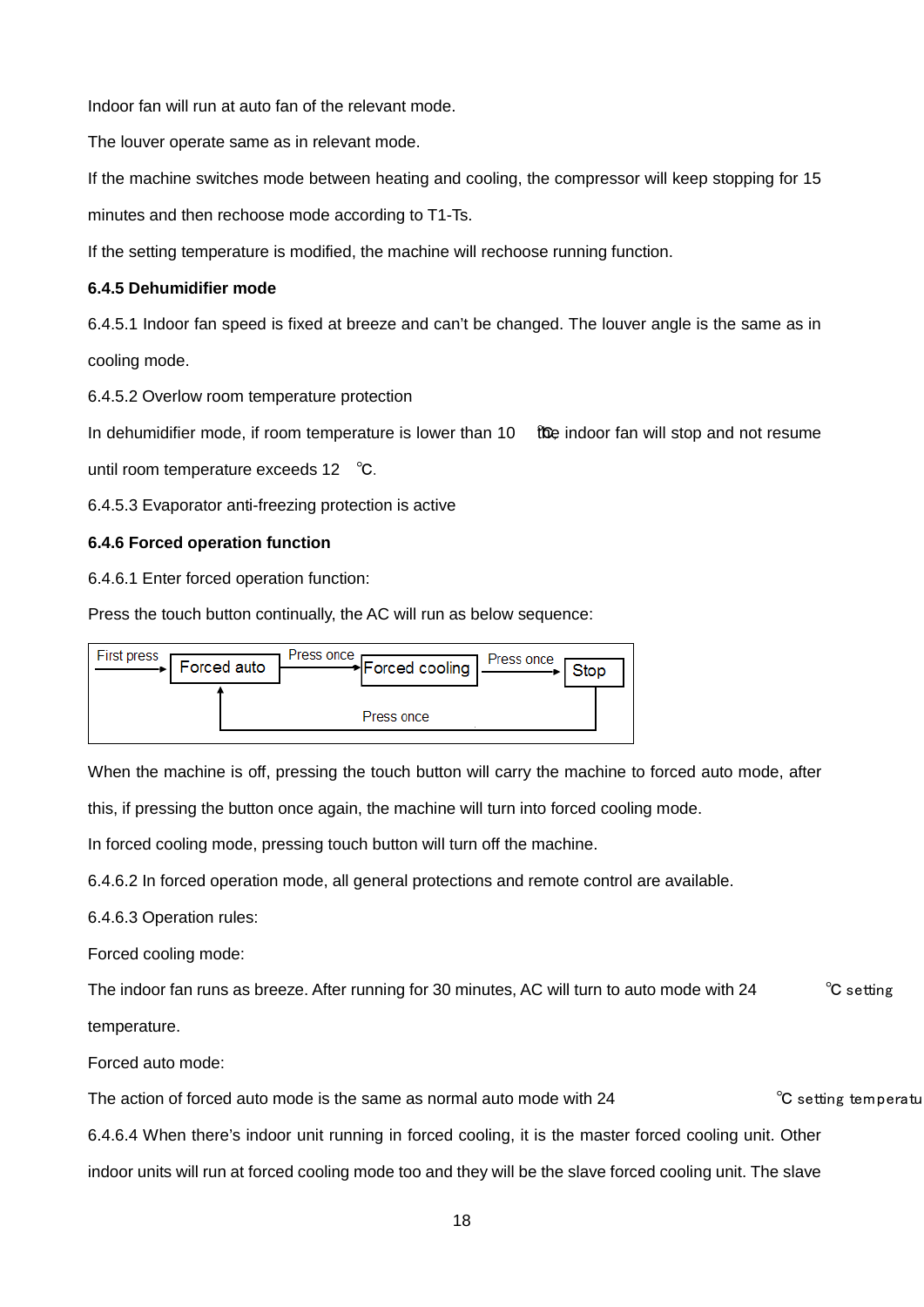forced cooling units can not quit forced cooling mode until the master forced cooling unit quit.

6.4.6.5 The slave forced cooling units will not be controlled by other signals except timer off signal.

6.4.6.6 If AC is running in sleep mode and receives forced operation signal, it will quit the sleep mode.

#### **6.4.7 Timer function**

6.4.7.1 Timing range is 24 hours.

6.4.7.2 Timer on. The machine will turn on automatically when reaching the setting time.

6.4.7.3 Timer off. The machine will turn off automatically when reaching the setting time.

6.4.7.4 Timer on/off. The machine will turn on automatically when reaching the setting "on" time, and then turn off automatically when reaching the setting "off" time.

6.4.7.5 Timer off/on. The machine will turn off automatically when reaching the setting "off" time, and then turn on automatically when reaching the setting "on" time.

6.4.7.6 The timer function will not change the AC current operation mode. Suppose AC is off now, it will not start up firstly after setting the "timer off" function. And when reaching the setting time, the timer LED will be off and the AC running mode has not been changed.

6.4.7.7 The setting time is relative time.

#### **6.4.8 Sleep function mode**

6.4.8.1 Operation time in sleep mode is 7 hours. After 7 hours the AC quits this mode and turns off.

6.4.8.2. Operation process in sleep mode is as follow:

When cooling, the setting temperature rises 1  $\degree$ C(be lower the setting temperature rises 1

setting temperature stops rising and indoor fan is fixed as low speed.

When heating, the setting temperature decreases 1  $^{\circ}C$  (be higher

later the setting temperature stops rising and indoor fan is fixed as low speed.(Anti-cold wind function

has the priority)

6.4.8.3 Timer off and remote controller off signals have the priority compared with sleep function.

6.4.8.4 When user uses timer off function in sleep mode(or sleep function in timer off mode), if the

timing is less than 7 hours, sleep function will be cancelled when reaching the setting time. If the timing

is more than 7 hours, the machine will not stop until reaches the setting time in sleep mode.

#### **6.4.9 Auto-Restart function**

The indoor unit is equipped with auto-restart function, which is carried out through an auto-restart module. In case of a sudden power failure, the module memorizes the setting conditions before the